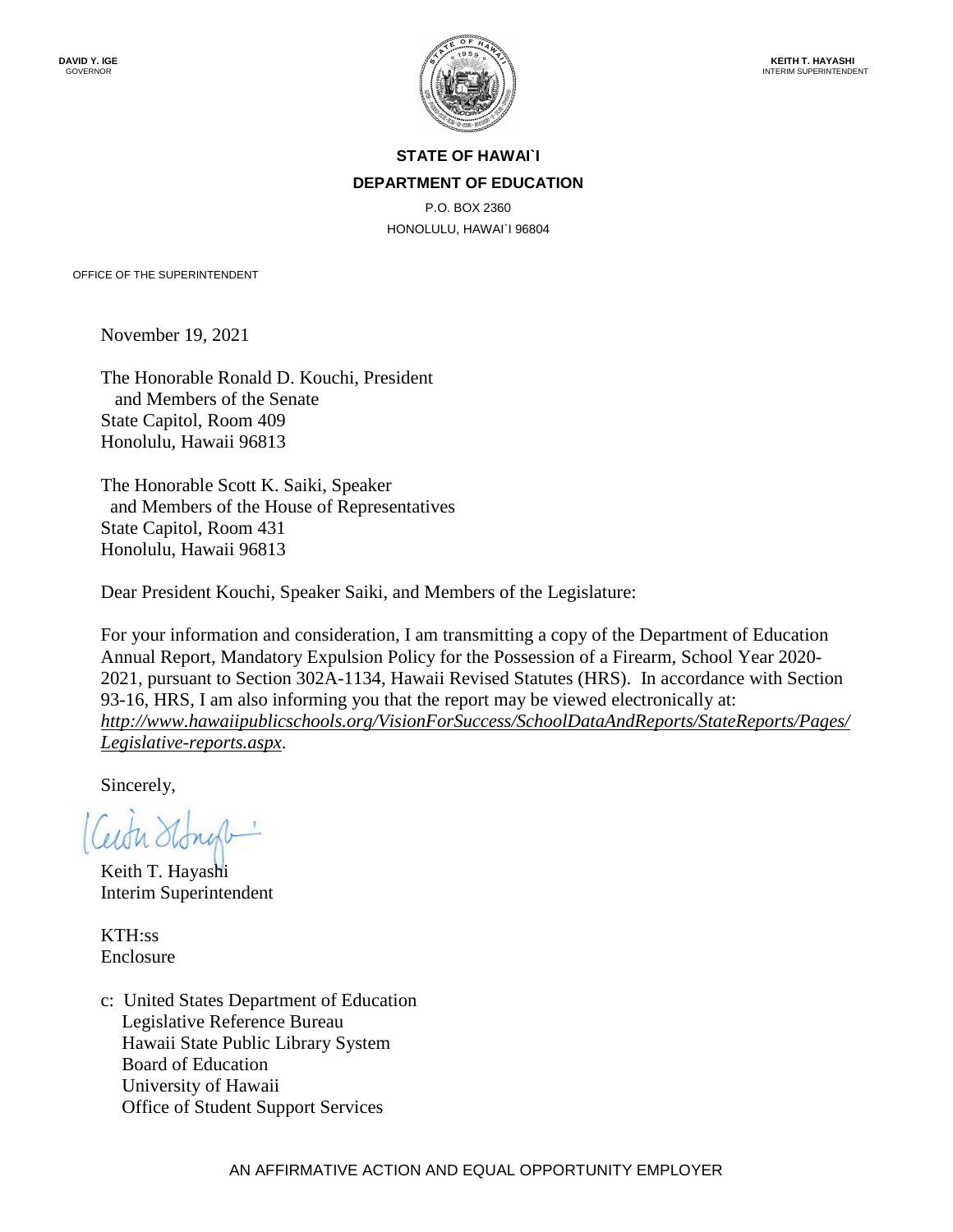

State of Hawaii Department of Education

# **Annual Report on the Mandatory Expulsion Policy for the Possession of a Firearm**

November 2021

Section 302A-1134, Hawaii Revised Statutes, the Hawaii State Department of Education shall provide an annual report to the United States Department of Education, the state Board of Education, and the Legislature indicating the number of students excluded, the types of firearms found in their possession, and the schools from which they were excluded.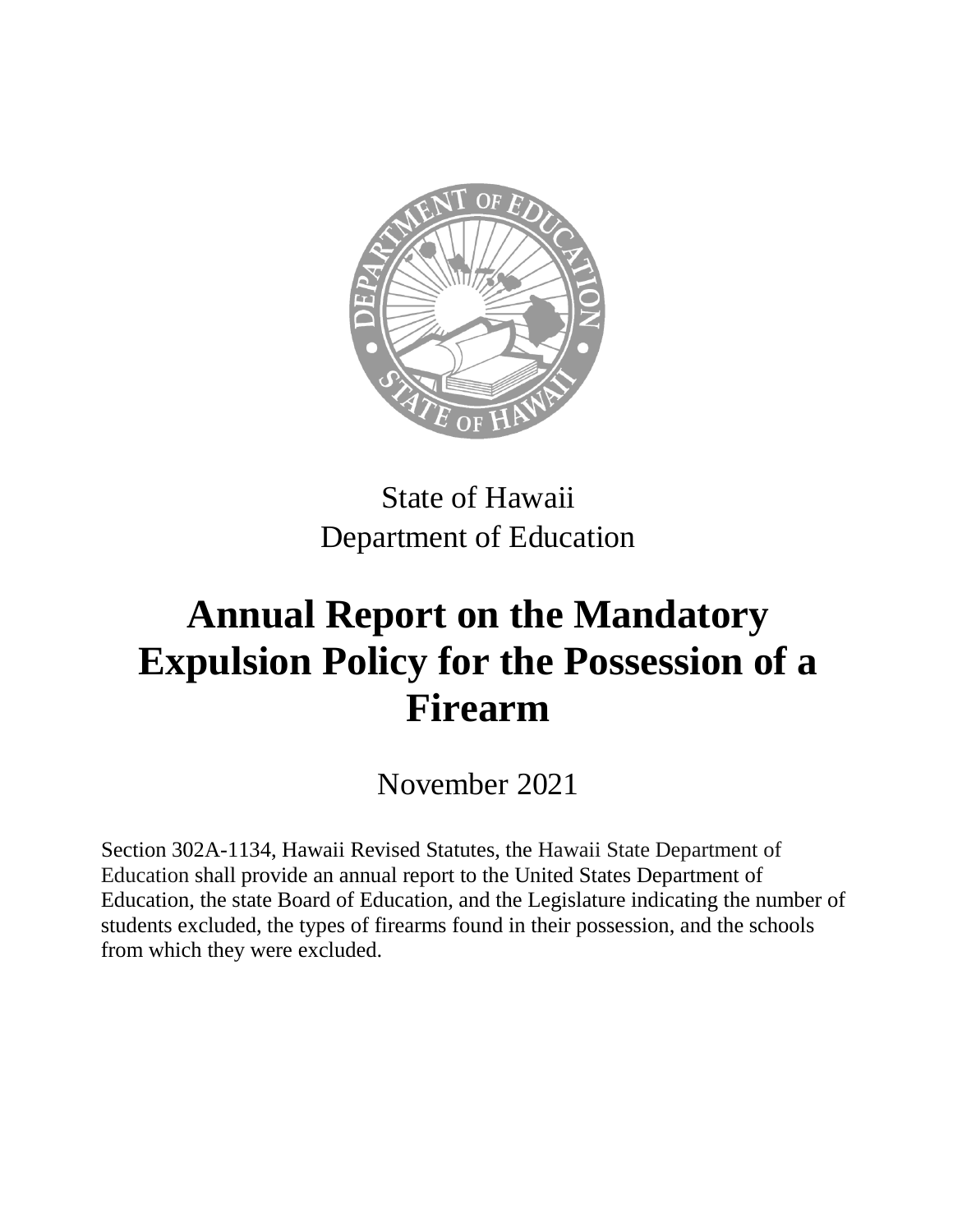# **Department of Education Annual Report Mandatory Expulsion Policy for Possession of a Firearm School Year (SY) 2020-21**

### **INTRODUCTION:**

Pursuant to Title 8, Chapter 19, Hawaii Administrative Rules, the definition of "firearm" has been expanded beyond the federal and state laws to include: air guns, such as BB guns or pistols; pellet guns; and paintball guns.

### **SUMMARY OF DATA:**

Based on the cumulative data, the following trends were observed:

- Firearm incidents have declined since the school year (SY) 2018-19.
- Kauai and Windward districts reported zero firearm incidents for the past three years. Leeward district reported the most firearm incidents.
- By school types, middle and high schools reported 73% of the total firearm incidents.
- The highest number of firearm incidents occurred during the Fall semester of SY 2020-21.

#### **SY 2020-21 ACTIONS BY THE DEPARTMENT:**

- 1. All schools launched the annual statewide back-to-school "Be Cool and Keep Our School Safe" campaign. Schools proactively and strategically conducted follow-up reminder sessions during the school year based on incident data.
- 2. Complex areas monitored schools' behavioral incidents to ensure the safety and well-being of all students in virtual, hybrid and in-person learning environments.
- 3. School administrators and school team(s):
	- a. Routinely examined, analyzed, and addressed schoolwide student behavioral data to target identified "hot spots" to prevent escalations of violent behaviors;
	- b. Actively implemented schoolwide proactive student behavior support systems to maintain positive school climate and culture for all students;
	- c. Monitored students and acknowledged them for demonstrating appropriate school-wide behavioral expectations with a ratio of at least six positives to one negative;
	- d. Provided monthly feedback to faculty, staff, and school community on student behavioral trends; and
	- e. Partnered with families and their School Community Councils to dialogue and problem solve ways to address maintaining safe and violence-free communities.
- 4. Complex area superintendents continued to acknowledge, reinforce, and monitor schools for implementing proactive, student behavioral practices in school-wide, classroom, and non-classroom settings and with individual students to prevent violence escalation.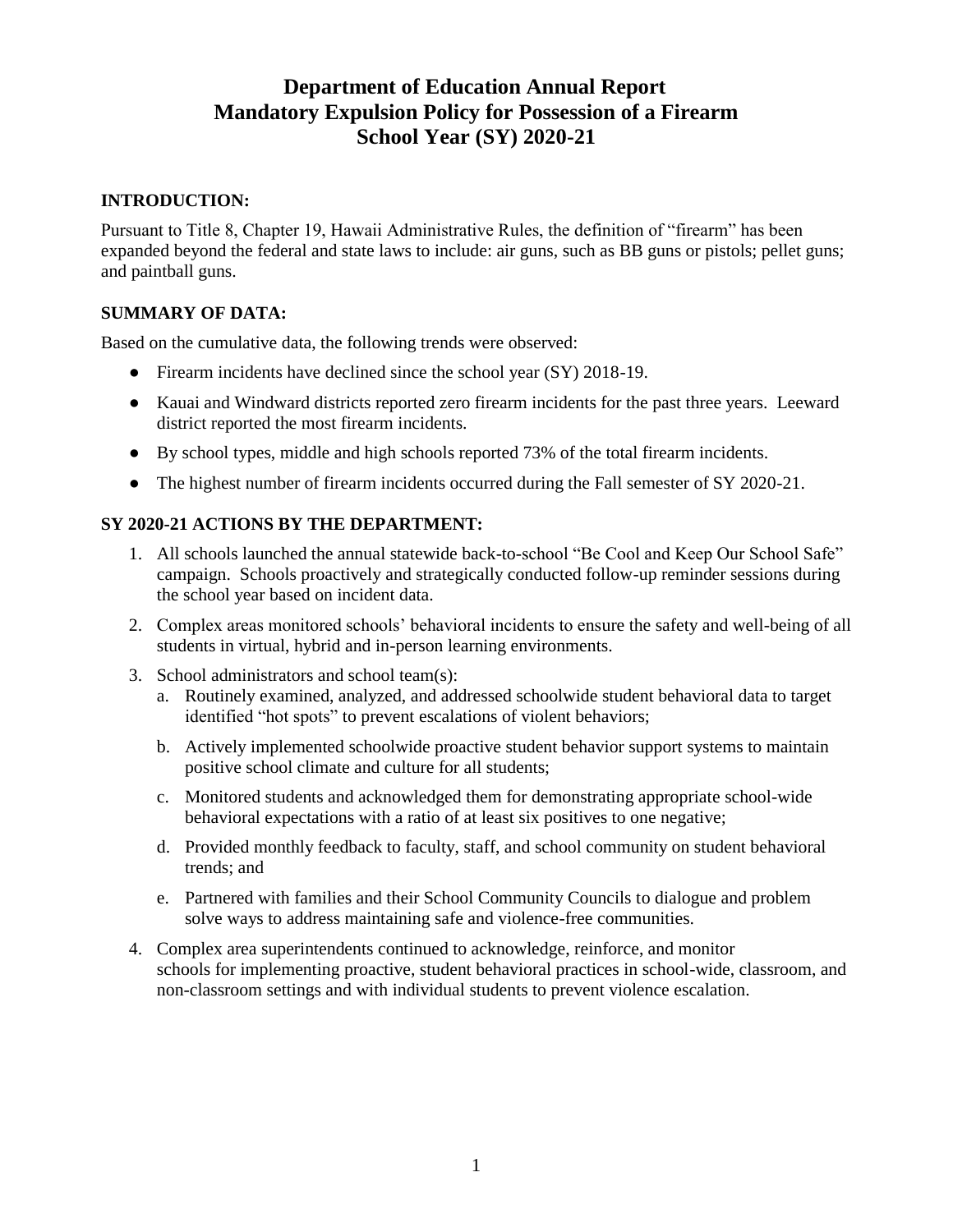### **FINDINGS:**

# **School Year 2020-21 Summary:**

| Total number of firearms incidents           |    |
|----------------------------------------------|----|
| Total number of complexes involved           |    |
| Total number of schools involved             |    |
| Total number of individual students involved | 13 |

# **School Year 2020-21 Total Firearms by Type:**

| Total number of handguns         | 1                 |
|----------------------------------|-------------------|
| Total number of rifles           | 0                 |
| Total number of starter guns     | 0                 |
| Total number of shotguns         | $\mathbf{\Omega}$ |
| Total number of airguns          | 12                |
| Total number of crossbows        |                   |
| Total number of firearm mufflers |                   |
| Total number of explosive.       |                   |
| Total number of other firearms   |                   |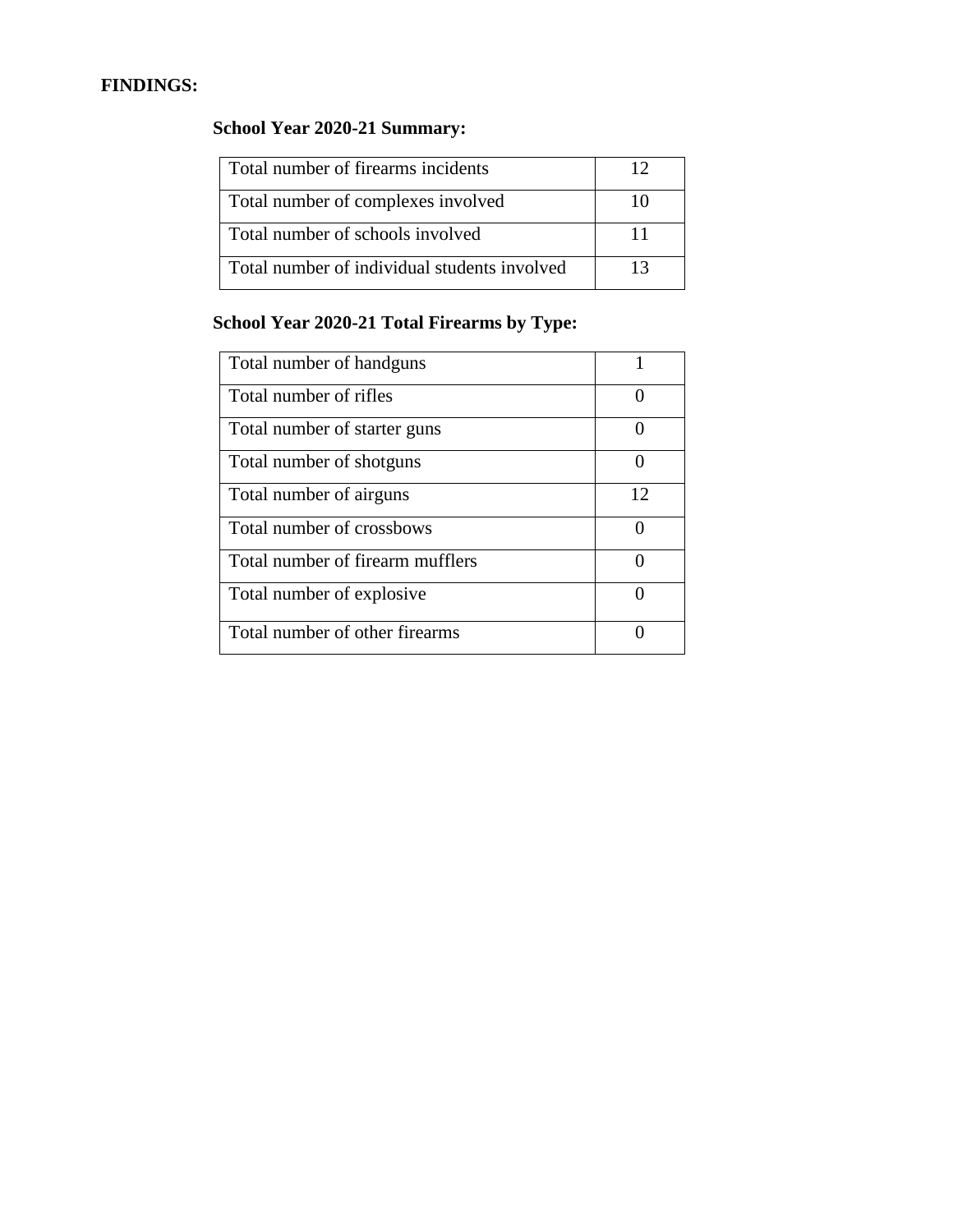



**Table 2: Total Number of Schools Involved**

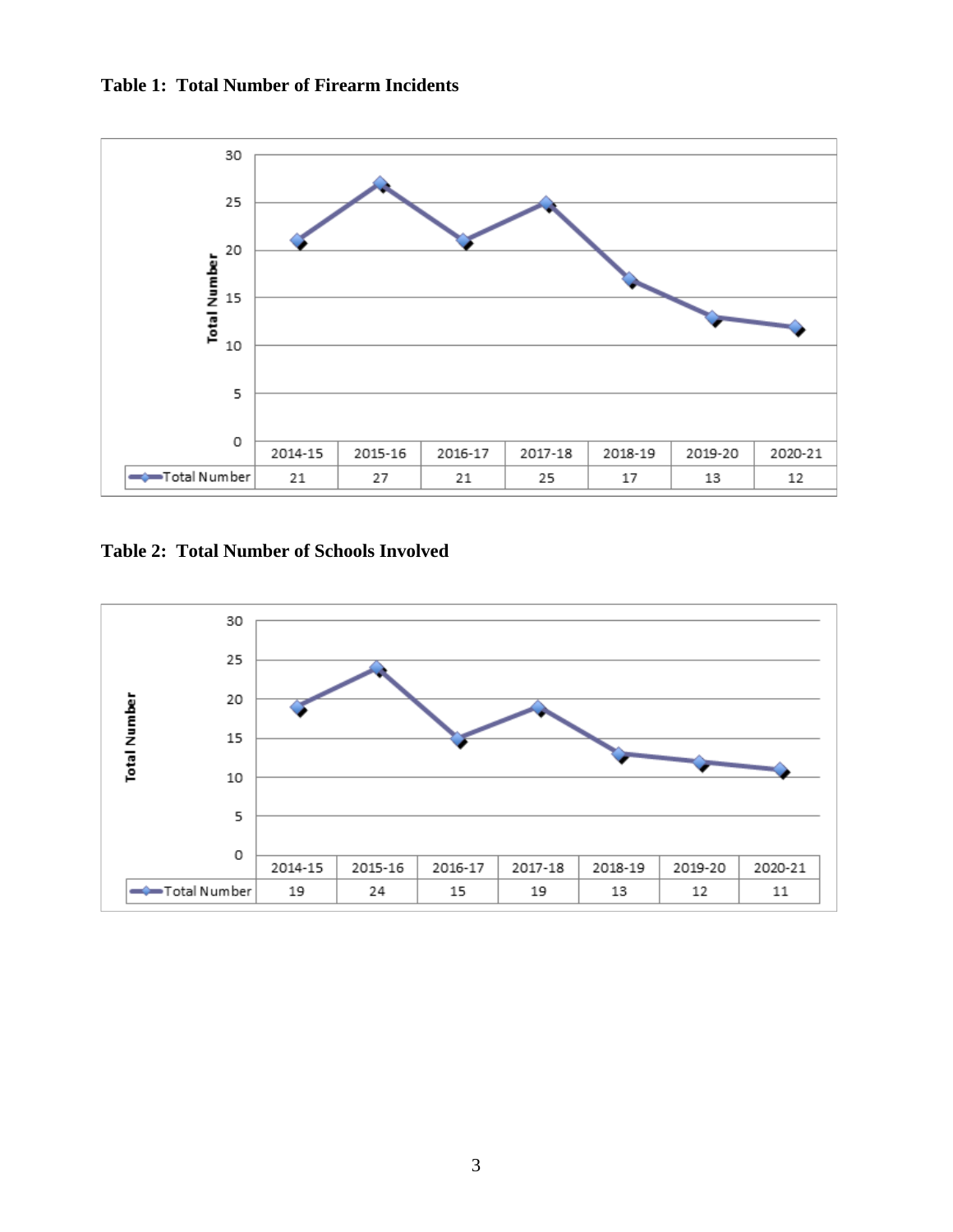



**Table 4: Total Number of School Types Involved**

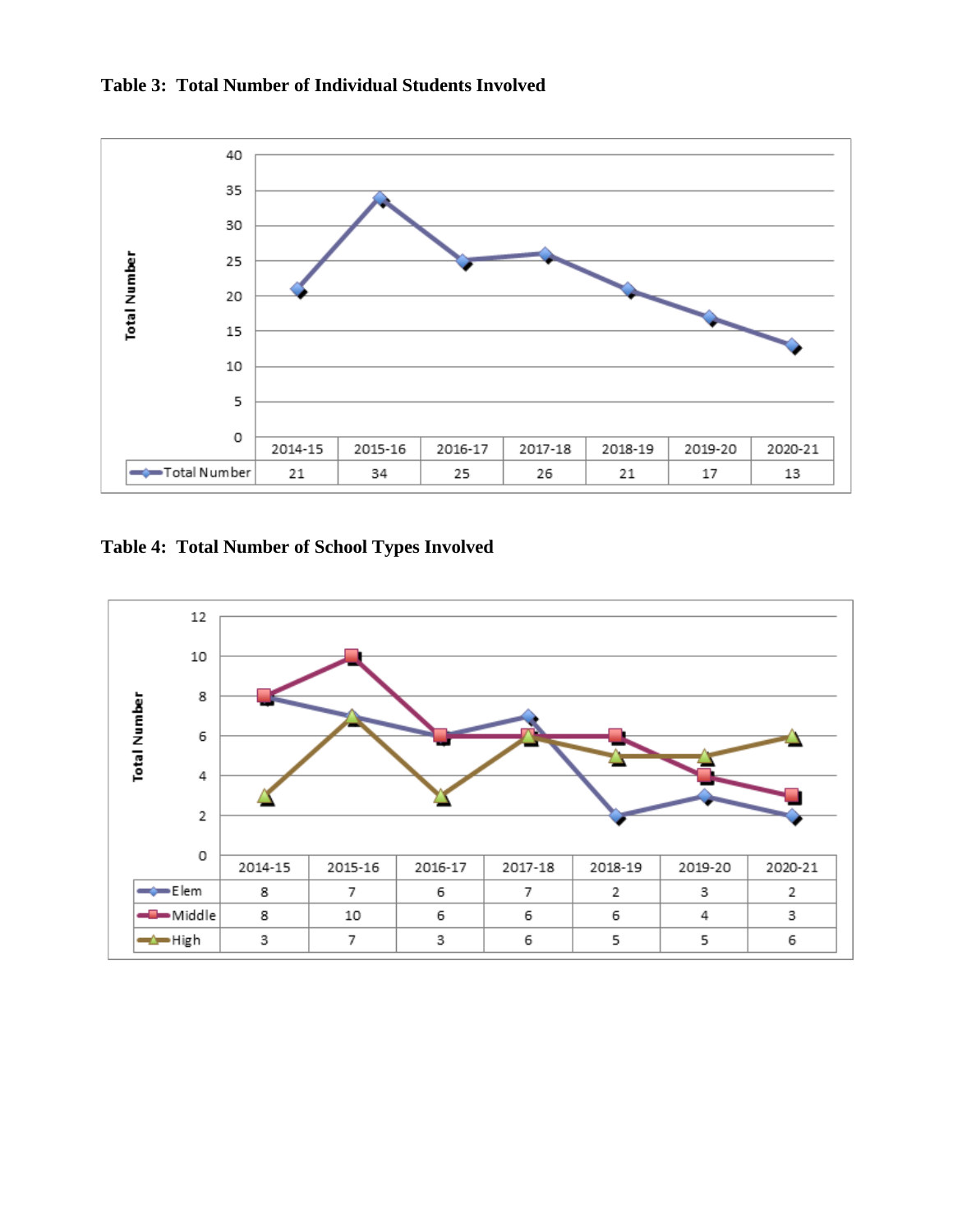

**Table 6: Total Number of Firearm Incidents by Districts**



**Table 5: Total Number of Firearm Types**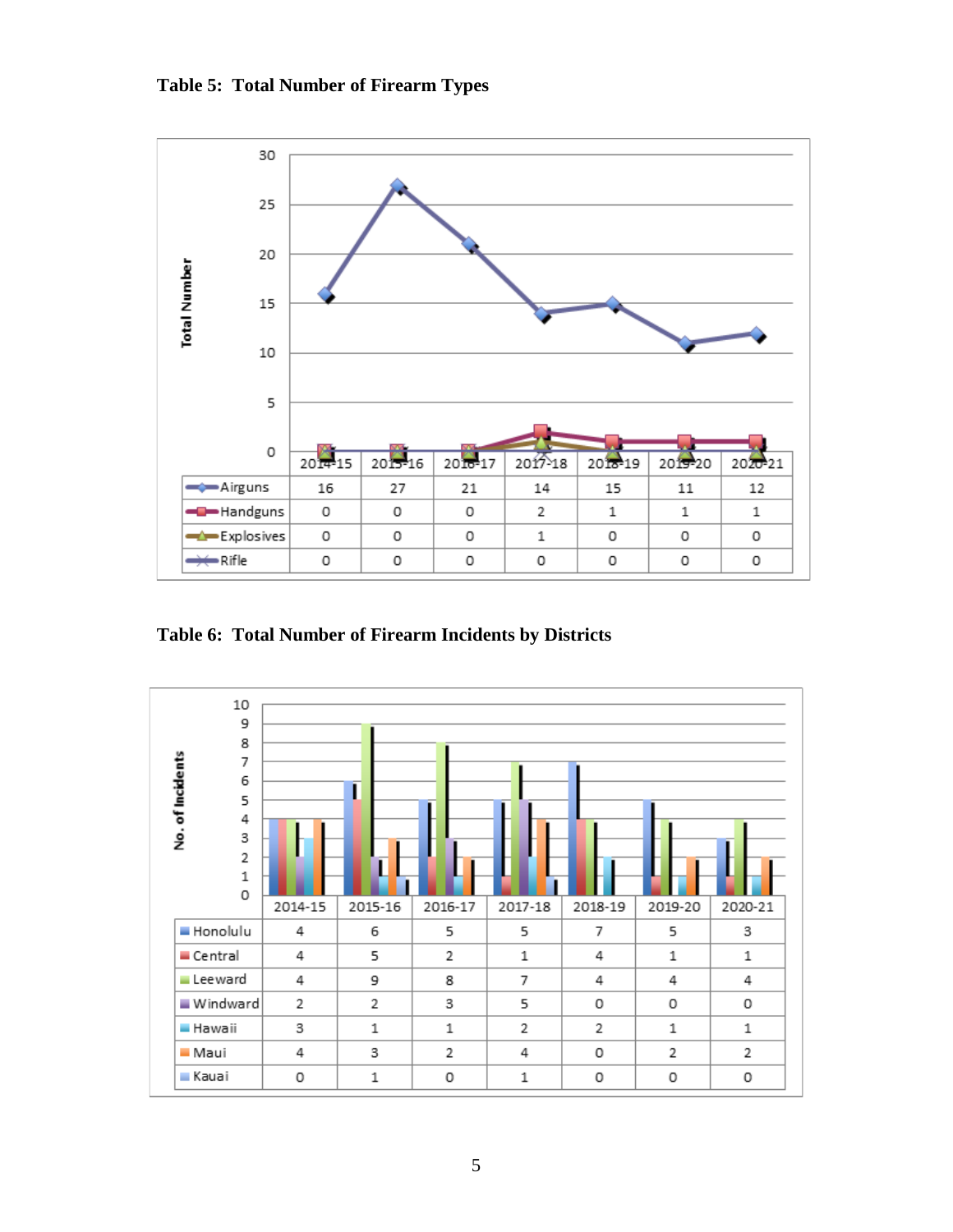

## **Table 7: Incidents by Time of Year**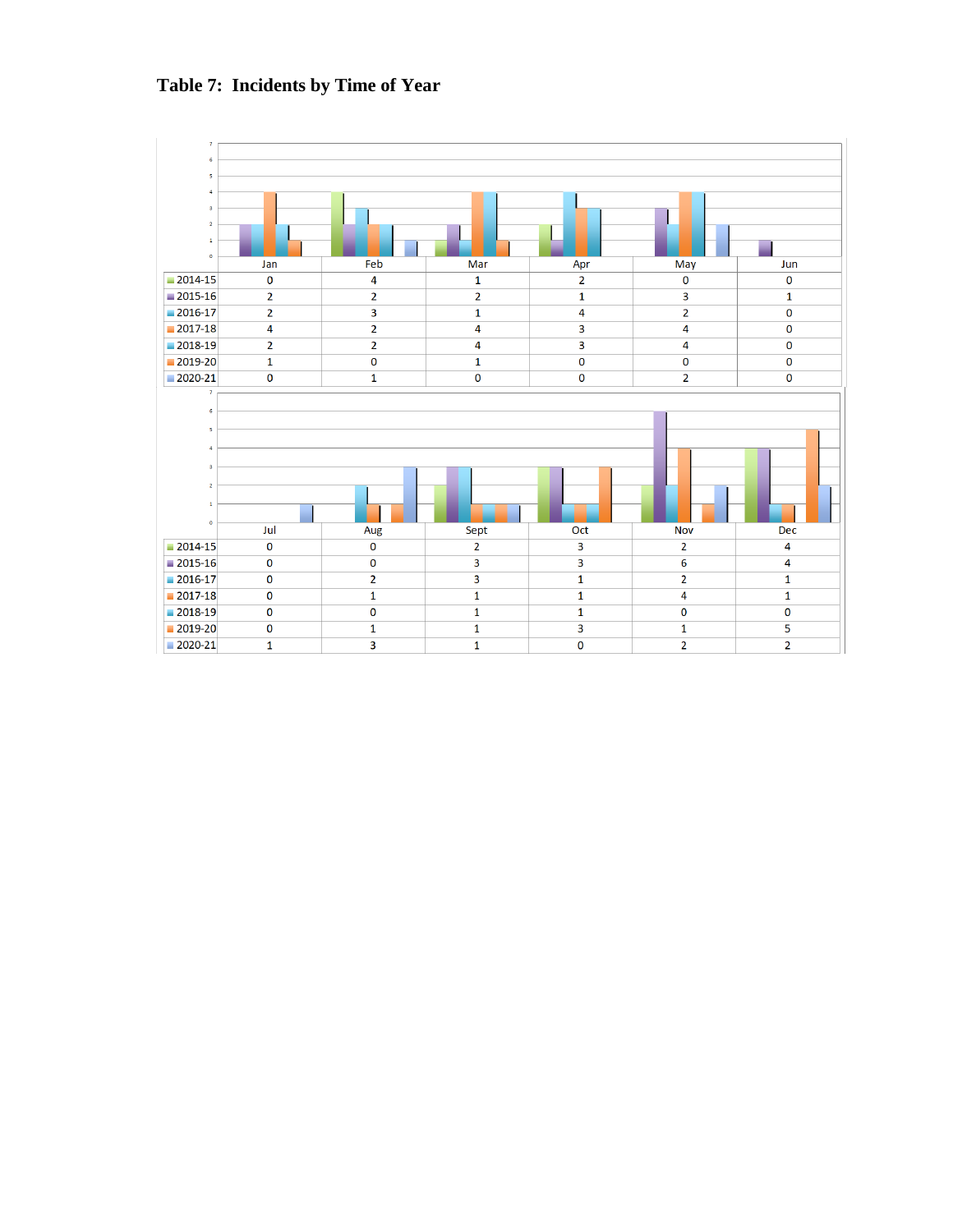# **Appendix LIST OF FIREARM INCIDENTS BY SCHOOL, School Year 2020-21**

### **Honolulu District**

| <b>Complex</b> | <b>School</b>                       | No.<br><b>Incidents</b> | No. of<br><b>Different</b><br><b>Individuals</b> | <b>Handgun</b> | <b>Rifle</b> | <b>Starter</b><br>Gun | Shotgun | <b>Airguns</b> | Crossbow | Firearm<br>Muffler | <b>Explosive</b> | Other<br><b>Firearms</b> |
|----------------|-------------------------------------|-------------------------|--------------------------------------------------|----------------|--------------|-----------------------|---------|----------------|----------|--------------------|------------------|--------------------------|
| Farrington     | <b>Puuhale Elementary</b><br>School |                         |                                                  |                |              |                       |         |                |          |                    |                  |                          |
| McKinley       | McKinley High<br>School             |                         |                                                  |                |              |                       |         |                |          |                    |                  |                          |
| Kaiser         | Kaiser High School                  |                         |                                                  |                |              |                       |         |                |          |                    |                  |                          |
|                |                                     |                         |                                                  |                |              | 0                     |         |                |          |                    |                  |                          |

# **Central Oahu District**

| Complex  | <b>School</b>            | No.<br><b>Incidents</b> | No. of<br><b>Different</b><br><b>Individuals</b> | <b>Handgun</b> | Rifle | <b>Starter</b><br>Gun | Shotgun | <b>Airguns</b> | <b>Crossbow</b> | Firearm<br><b>Muffler</b> | <b>Explosive</b> | Other<br><b>Firearms</b> |
|----------|--------------------------|-------------------------|--------------------------------------------------|----------------|-------|-----------------------|---------|----------------|-----------------|---------------------------|------------------|--------------------------|
| Mililani | Mililani Waena           |                         |                                                  |                |       |                       |         |                |                 |                           |                  |                          |
|          | <b>Elementary School</b> |                         |                                                  |                |       |                       |         |                |                 |                           |                  |                          |
|          |                          |                         |                                                  |                |       |                       |         |                |                 |                           |                  |                          |

### **Leeward Oahu District**

| <b>Complex</b> | <b>School</b>      | No.<br><b>Incidents</b> | No. of<br><b>Different</b><br><b>Individuals</b> | <b>Handgun</b> | <b>Rifle</b> | <b>Starter</b><br>Gun | Shotgun  | <b>Airguns</b> | <b>Crossbow</b> | <b>Firearm</b><br><b>Muffler</b> | <b>Explosive</b> | Other<br><b>Firearms</b> |
|----------------|--------------------|-------------------------|--------------------------------------------------|----------------|--------------|-----------------------|----------|----------------|-----------------|----------------------------------|------------------|--------------------------|
| Pearl City     | Pearl City High    |                         |                                                  | 0              |              |                       | 0        |                |                 |                                  |                  | 0                        |
|                | School             |                         |                                                  |                |              |                       |          |                |                 |                                  |                  |                          |
| Waianae        | Waianae High       |                         |                                                  | 0              |              |                       | 0        |                |                 |                                  |                  | 0                        |
|                | School             |                         |                                                  |                |              |                       |          |                |                 |                                  |                  |                          |
| Waipahu        | Waipahu Elementary |                         |                                                  | 0              |              |                       | 0        |                |                 |                                  |                  | 0                        |
|                | School             |                         |                                                  |                |              |                       |          |                |                 |                                  |                  |                          |
| Waipahu        | Waipahu High       | $\bigcap$               | ◠                                                | 0              |              |                       | 0        | ◠              |                 | 0                                |                  | 0                        |
|                | School             |                         |                                                  |                |              |                       |          |                |                 |                                  |                  |                          |
|                |                    |                         |                                                  | $\bf{0}$       |              | $\mathbf{0}$          | $\bf{0}$ | 5              | $\mathbf{0}$    | $\mathbf{0}$                     |                  | $\bf{0}$                 |